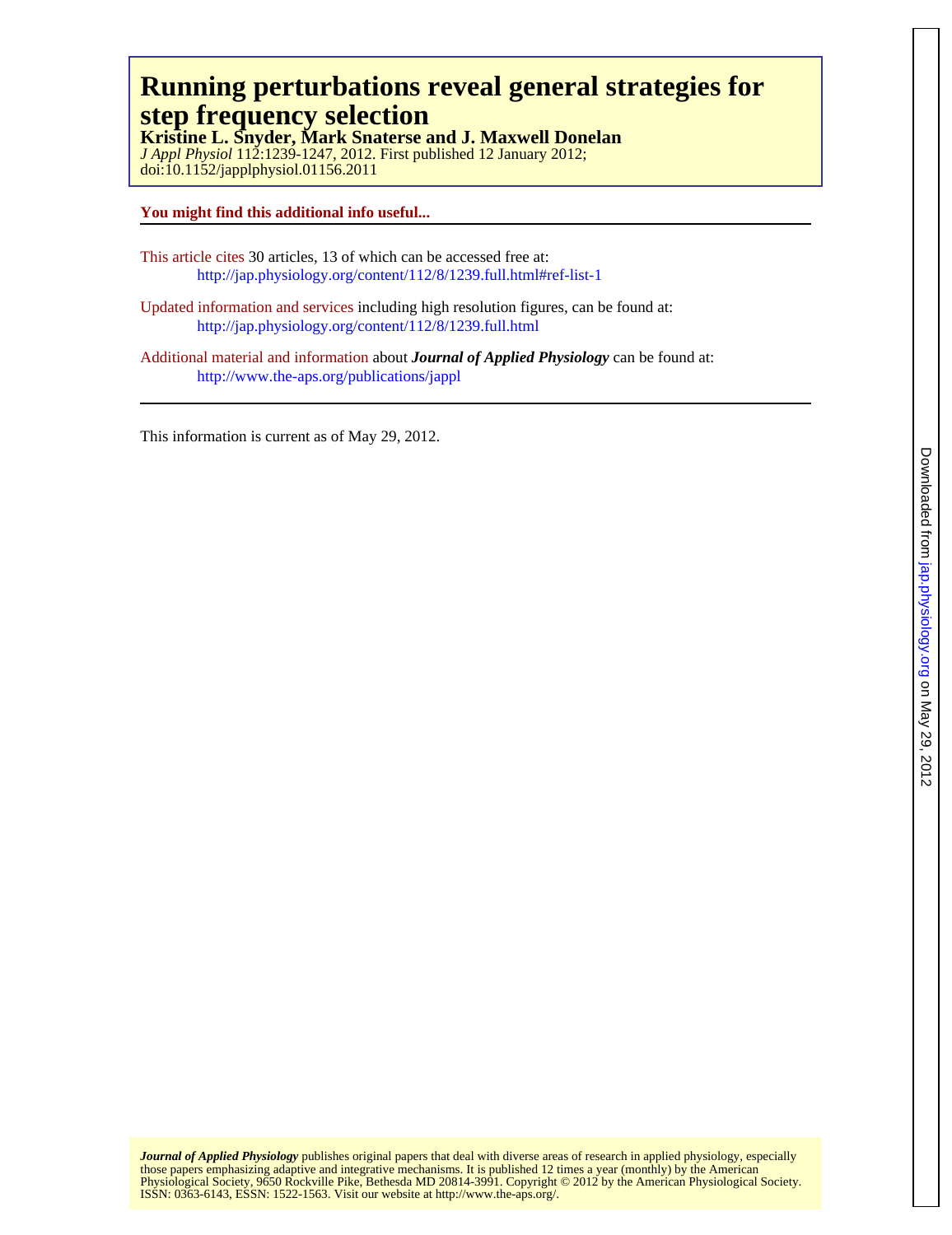## Running perturbations reveal general strategies for step frequency selection

**Kristine L. Snyder,<sup>1</sup> Mark Snaterse,<sup>2</sup> and J. Maxwell Donelan<sup>2</sup>**

1 *Department of Applied Mathematics, University of Colorado, Boulder, Colorado; and* <sup>2</sup> *Department of Biomedical Physiology and Kinesiology, Simon Fraser University, Burnaby, British Columbia, Canada*

Submitted 14 September 2011; accepted in final form 5 January 2012

**Snyder KL, Snaterse M, Donelan JM.** Running perturbations reveal general strategies for step frequency selection. *J Appl Physiol* 112: 1239 –1247, 2012. First published January 12, 2012; doi:10.1152/japplphysiol.01156.2011.—Recent research has suggested that energy minimization in human walking involves both a fast preprogrammed process and a slow optimization process. Here, we studied human running to test whether these two processes represent control mechanisms specific to walking or a more general strategy for minimizing energetic cost in human locomotion. To accomplish this, we used free response experiments to enforce step frequency with a metronome at values above and below preferred step frequency and then determined the response times for the return to preferred steady-state step frequency when the auditory constraint was suddenly removed. In forced response experiments, we applied rapid changes in treadmill speed and examined response times for the processes involved in the consequent adjustments to step frequency. We then compared the dynamics of step frequency adjustments resulting from the two different perturbations to each other and to previous results found in walking. Despite the distinct perturbations applied in the two experiments, both responses were dominated by a fast process with a response time of  $1.47 \pm 0.05$  s with fine-tuning provided by a slow process with a response time of  $34.33 \pm 0.50$  s. The dynamics of the processes underlying step frequency adjustments in running match those found previously in walking, both in magnitude and relative importance. Our results suggest that the underlying mechanisms are fundamental strategies for minimizing energetic cost in human locomotion.

locomotion; energetics; neural control; step frequency

A FUNDAMENTAL PRINCIPLE underlying locomotion physiology is that people select gait patterns that minimize energetic cost (1). For a given speed of locomotion, humans and other animals choose the gait that minimizes metabolic energy expenditure (18, 26). And within both walking and running gaits, people choose the step frequency that minimizes their energy use (9, 14 –17, 20, 27, 33, 34). More generally, while people can certainly walk or run in many different ways, people consistently choose the patterns that minimize energetic cost.

Recent research on walking has suggested that there are at least two distinct processes that underlie the selection of energetically optimal gaits. Snaterse et al. (29) perturbed walking subjects with rapid changes in treadmill speed and measured the time scales involved in the subsequent adjustments to step frequency. They found that a component of their subjects' responses involved a gradual fine-tuning of step frequency toward the steady-state value. The timing of this slow process is consistent with direct optimization of energetic cost, which is expected to be slow for at least three reasons. First, candidate direct sensors of metabolic cost, such as chemoreceptors located in the medulla oblongata and the carotid and aortic bodies, as well as Group III and IV muscle afferents, are reported to require at least 5 s to produce physiological responses to a stimulus (21, 22). Second, instantaneous measures of energetic cost are not representative of the steady-state average, which is best assessed by integrating over at least one stride. Finally, the energy expenditure sensed at one particular step frequency does not indicate which other frequency will ultimately be optimal. It may be necessary for the person to iteratively adjust their step frequency, in a process that only gradually converges to the optimum. The compounded effects of delays, averaging, and iterative convergence result in a slow direct optimization process that may take on the order of tens of seconds to reach steady state.

While this slow process appeared to be important, the authors found that most of the step frequency adjustments were governed by a fast process that occurred within the first few seconds of a change in treadmill speed (29). Importantly, the speed of the adjustments was too rapid to be due to direct optimization of energetic cost. A second set of experiments demonstrated that this fast process encoded the relationship between speed and step frequency that minimized energetic cost. Consequently, the authors concluded that the fast process is a preprogrammed response—people rapidly predict the energetically optimal walking pattern based on prior knowledge of the relationship between their gait and metabolic cost.

The purpose of this paper is to test whether these fast and slow processes are specific to walking, or whether they represent general mechanisms underlying step frequency selection in human locomotion. To accomplish this, we tested for their presence in human running. This is a strong test of generality because our current understanding is that the biomechanics of the two gaits are quite different. Whereas walking is viewed as an inverted pendulum system with its motion governed by gravitational and inertial forces, running is viewed as a springmass system with stored elastic energy contributing to its motion (7). These biomechanical systems have different dynamic responses to perturbations (24, 25). Thus, finding similar dynamics of step frequency adjustments in running to those previously found in walking could not be explained by a simple mechanical response to perturbation. Instead, it would suggest that the same control strategies underlie gait parameter selection in walking and running, perhaps with the shared goal of minimizing energetic cost, as this is one characteristic common to both gaits (2, 7, 9, 11, 14, 15, 20).

We treat the person as a dynamic system that selects energetically optimal gaits using internal processes that can be identified by providing controlled inputs to the system and measuring its dynamic response (Fig. 1*A*). Specifically, we performed a variety of different perturbations on running subjects and analyzed the time scales of the processes involved in their adjustments to step frequency. We focused on measur-

Address for reprint requests and other correspondence: K. L. Snyder, Dept. of Applied Mathematics, 526 UCB, Univ. of Colorado, Boulder, CO 80309 (e-mail: Kristine.Snyder@colorado.edu).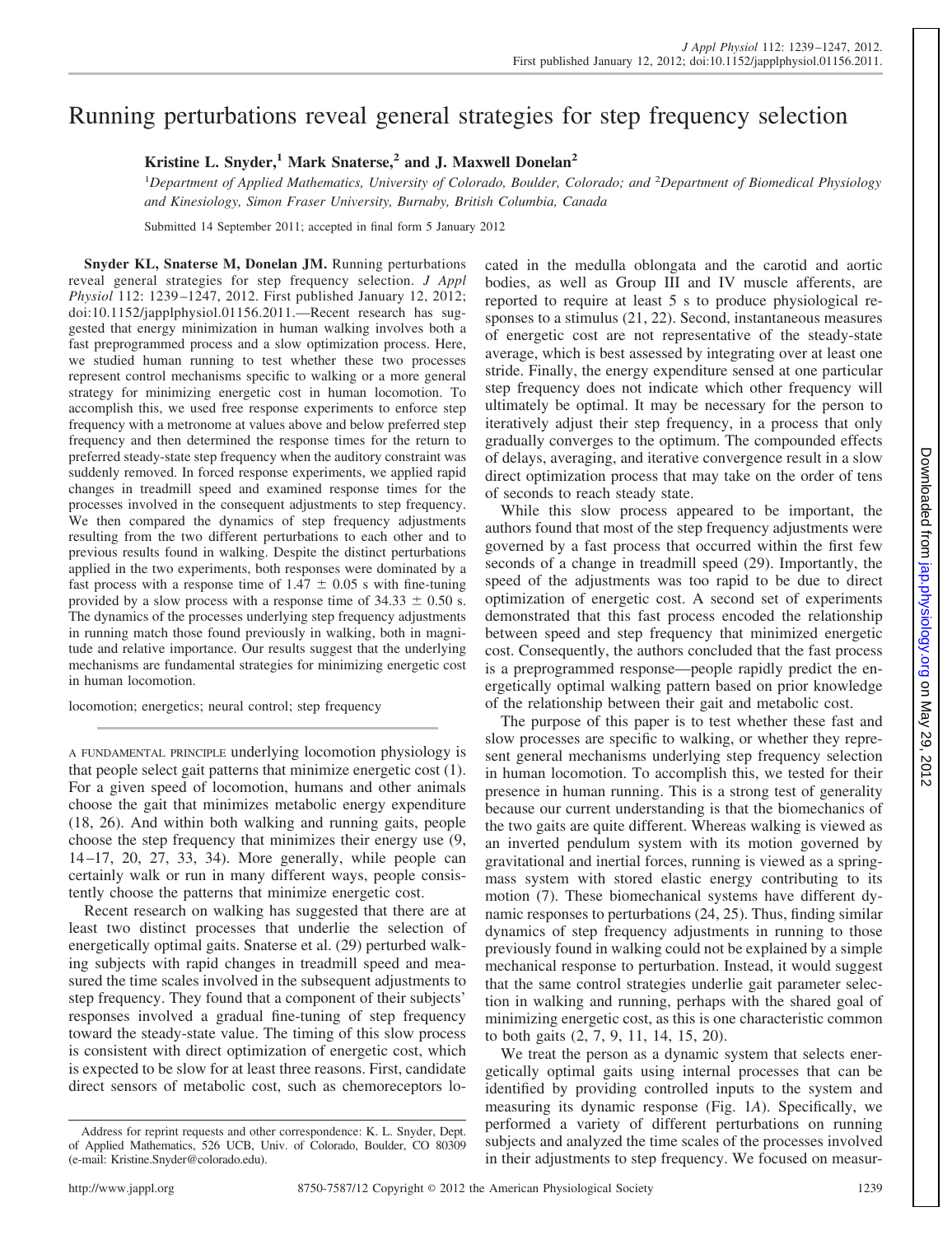

Fig. 1. General strategies underlying the selection of step frequency. *A*: we treat the person as a dynamic system that selects energetically optimal gaits using internal processes that can be identified by providing controlled inputs to the system and measuring its dynamic response. *B*: on the basis of previously walking research, we hypothesized that a combination of a fast preprogrammed process and a slow direct optimization process underlie the selection of energetically optimal running gaits. *C*: mathematically, these processes can be represented by 2 transfer functions that act on 2 different time scales. *D*: illustrations of the possible system responses to a step input. If only the fast process is active, the system rapidly reaches steady-state and never overshoots the steady-state value (dotted line). If only the slow process is active, the system gradually approaches the steady-state value (dashed line). If both processes are active, the fast process can result in the system either initially undershooting or overshooting the steady-state value (dotted-dashed lines). The slow process will cause the system to gradually converge to the steadystate value. Whether an overshoot or undershoot occurs is determined entirely by the relative contribution of the 2 processes, which is determined by their amplitudes and not by their time constants. The righthand side of the gray box illustrates the onset of the step input.

ing step frequency because the preferred steady-state value minimizes metabolic cost, and there is a well-established energetic penalty for frequencies faster or slower than the preferred value (9, 14, 15, 20). To induce changes in step frequency, we used two different types of experimental perturbations, one involving physical changes and one in which the only environmental changes were sensory. In the forced response experiments, we applied rapid changes in treadmill speed to running subjects in a manner similar to Snaterse et al.

(29), but additionally varied both size and direction of these changes. Although suggestive, these physical perturbations do not rule out a purely biomechanical response, so we also performed nonphysical free response experiments. In the free response experiments, a metronome initially enforced step frequency at a value different from the preferred value, and we observed how step frequency changed once the metronome beat was replaced with white noise. To test whether the processes identified were specific to perturbation type and/or gait or instead represent general control mechanisms for selecting energetically optimal gait patterns during human locomotion, we compared the dynamics found in our different running perturbations to each other and to previous results for physical walking perturbations.

#### **MATERIALS AND METHODS**

*Subjects and equipment.* Eleven subjects participated in this study. All subjects (6 women; 5 men; body mass  $62.6 \pm 9.2$  kg; leg length  $0.93 \pm 0.05$  m; means  $\pm$  SD) were recreational athletes or members of the university track and field team. Simon Fraser University's Office of Research Ethics approved the protocol, and all subjects gave written informed consent before participation.

Subjects ran on a treadmill (Trackmaster 425, Full Vision) modified to allow the treadmill belt speed to be controlled by an analog input signal. The desired speed was dictated via computer in real time using a custom-written program (Simulink Real-Time Workshop, Mathworks, Natick, MA). The actual speed was sampled at 1,000 Hz using a magnet affixed to the treadmill flywheel and a reed sensor affixed to the treadmill chassis. We calculated step frequency from the time between consecutive foot strikes determined using pressuresensitive transducers sampled at 500 Hz fixed to the soles of subjects' feet (Multimode Footswitches, Noraxon, Scottsdale, AZ). All data input and output were done via an analog/digital converter (National Instruments, Austin, TX) and saved for later analysis. We calculated step period from consecutive heel strikes, and a moving average of two consecutive steps was used to nullify any differences in placement or sensitivity of the foot switches. Before any data were collected, we acclimated subjects using a 10-min warm-up consisting of running on the treadmill at 2 m/s. Subjects were then asked to run briefly at the fastest and slowest speeds required by our protocol to verify that they could sustain the full range of speeds.

*Free response experiments.* During these experiments, subjects began running at a constant step frequency enforced using the beat of a metronome. After a period of time, the metronome beat was replaced by white noise (Fig. 2*A*). Because the treadmill speed was fixed, subjects were required to keep their average speed constant once the frequency was released. However, subjects were not required to change their step frequency and any change could occur over any time scale. We examined whether subjects adjusted step frequency when the enforced frequency was released and identified the time scales of the processes that contributed to any measured change.

Subjects ran at 3 m/s with step frequency first enforced by a metronome through headphones. We enforced four different step frequencies on each subject (Table 1). Two of these step frequencies were slower than the preferred value at 3 m/s with the first equal to the preferred step frequency at 2 m/s and the second defined as twice as slow. For instance, if a subject had a preferred step frequency of 2.8 Hz at 3 m/s and 2.5 Hz at 2 m/s, their slowest enforced frequency would be 2.2 Hz. The other step frequencies were faster than the preferred value with one equal to the preferred step frequency at 4.5 m/s and the other defined as twice as fast. Each trial was 100 s in duration and each condition was repeated three times for a total of 12 trials. The time at which the metronome beat was replaced with white noise was randomly assigned to be 30, 40, or 45 s. If a subject was unable to match the enforced step frequency by the last 10 s of step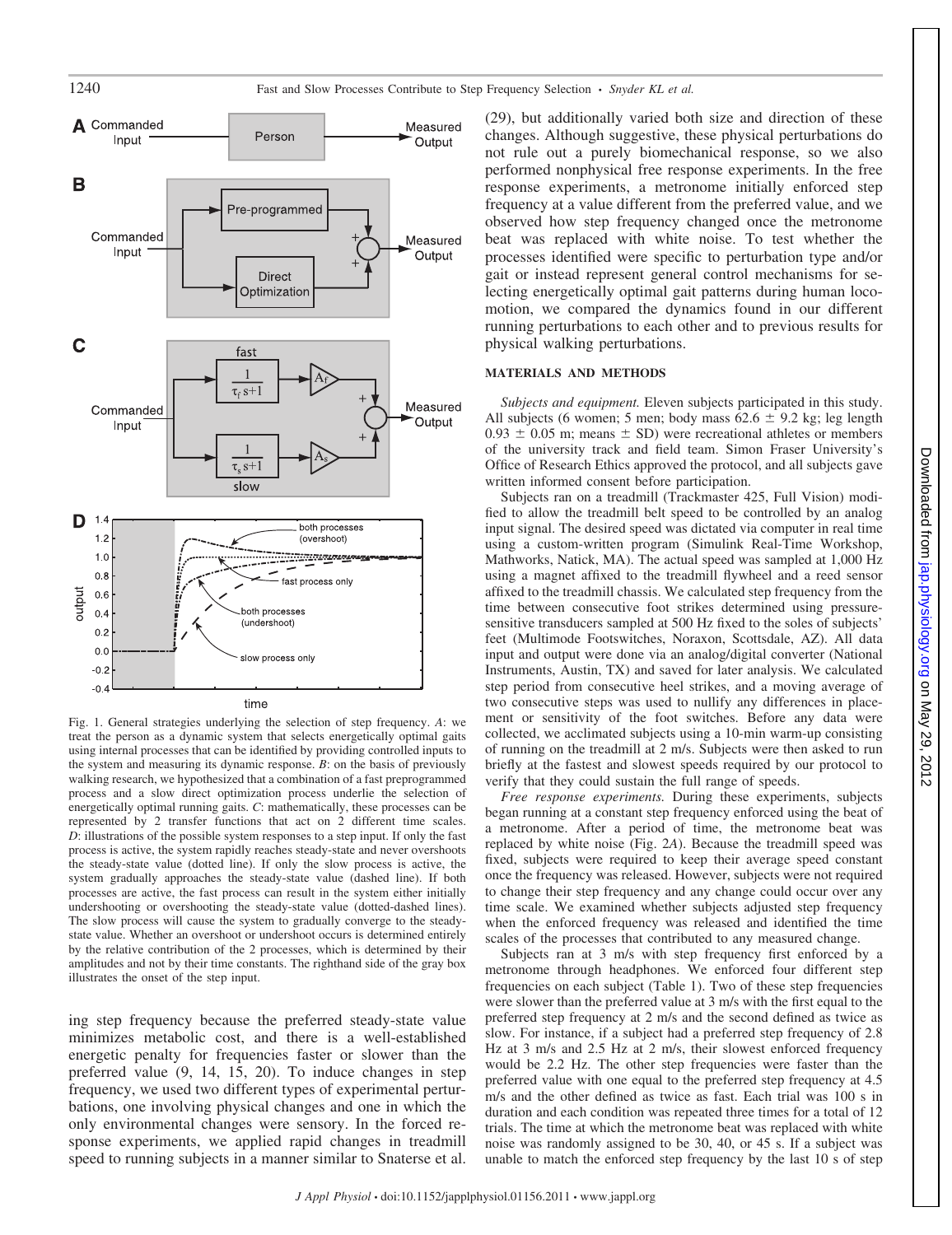

Fig. 2. Experimental methodology. *A*: in our free response experiment, subjects began running at a constant step frequency enforced using the beat of a metronome played through headphones. After a period of time, the metronome beat was replaced by white noise. Speed was kept fixed. *B*: in our forced response experiment, we suddenly changed treadmill speed. In both experiments, we measured any immediate and long-term adjustments to step frequency that occurred in response to the perturbations.

frequency restriction, the trial was not included in further analysis. This occurred in only two trials. One subject was found not to vary step frequency between 2 and 3 m/s; we removed him from further analysis.

*Forced response experiments.* For these experiments, we suddenly changed treadmill speed and examined its effect on step frequency (Fig. 2*B*). While this perturbation required subjects to immediately change speed to remain on the treadmill, they could change speed through any combination of step length and step frequency adjustments, including changing only step length while keeping step frequency constant. Importantly, the physical requirement of rapidly changing speed to remain on the treadmill does not specify any slow adjustments to step frequency. We compared the response times of the processes involved in step frequency adjustments in these forced response experiments with those identified in our free response experiments, with similar results indicating that common control mechanisms underlie the response to these distinct perturbations.

We imposed a series of steplike speed changes on subjects while they ran on the treadmill. They began running for 90 s at 2.0 m/s and then were given 90-s periods of speeds of 2.5, 3.0, 3.5, 4.0, and 4.5 m/s in random order, each with a recovery period of 90 s at 2.0 m/s between the intervals. The preferred step frequency was calculated to be the average step frequency from *seconds 60* to *90*. The maximum belt acceleration was set to  $0.8 \text{ m/s}^2$  for both increases and decreases in speed. Depending on the magnitude of these perturbations, speed changes lasted for  $0.8-5$  s.

*System identification.* We used standard techniques from system identification to quantify the dynamics of step frequency adjustments.

System identification is a general term to describe algorithms for constructing mathematical models of dynamic systems from measured input-output data (23). Based on previous research that had identified both a fast process and a slow process underlying the response to perturbations in walking (29), we used a two-process model for parameter identification (Fig. 1*B*). The mathematical representation of this model, expressed in the complex frequency domain, takes the form:

$$
Y(s) = \left[ \left( \frac{A_f}{\tau_f s + 1} + \frac{A_s}{\tau_s s + 1} \right) e^{-T_d s} \right] X(s), \tag{1}
$$

where  $X(s)$  is the input and  $Y(s)$  is the output (Fig. 1*C*). The parameters  $\tau_f$  and  $A_f$  represent the time constant and amplitude for the fast process, respectively. Correspondingly, the parameters  $\tau_s$  and  $A_s$ represent the slow process time constant and amplitude, respectively. The parameter  $T_d$  is a time delay to account for fixed physiological time delays such as human reaction time. If the system input is an instantaneous step function of unit magnitude, and the system output is step frequency, *f*, the equivalent time domain expression is:

$$
\Delta f(t) = A_f \left[ 1 - e^{-\frac{t - T_d}{\tau_f}} \right] + A_s \left[ 1 - e^{-\frac{t - T_d}{\tau_s}} \right],\tag{2}
$$

where *t* is time and the remaining parameters are as defined above. Figure 1*D* illustrates how the output of this system in response to a step input is the sum of two exponential functions. The total response depends on the speed of the fast and slow processes as well as their relative contributions.

Subject Enforced Slowest Step Frequency, Hz Enforced Slower Step Frequency, Hz Preferred Stride Frequency at 3 m/s, Hz Enforced Faster Step Frequency, Hz Enforced Fastest Step Frequency, Hz *1* 2.40 2.57 2.75 3.17 3.59 *2* 2.40 2.52 2.65 2.90 3.16 **3** 2.55 2.71 2.86 3.08 3.30 *4* 2.44 2.68 2.92 3.28 3.64 *5* 2.48 2.65 2.81 3.09 3.37 **6** 2.39 2.54 2.68 2.91 3.14 *7* 2.52 2.67 2.81 3.06 3.32 *8* 2.40 2.51 2.73 2.99 3.25 **9** 2.74 2.84 2.95 3.14 3.33 *10* 2.59 2.69 2.79 3.02 3.25

Table 1. *Enforced and preferred step frequencies at 3 m/s for each subject*

We enforced 4 step frequencies for each subject at 3 m/s. The intermediate slow step frequency was enforced to be the subject's preferred step frequency at 2 m/s. The slowest step frequency was twice as far from preferred step frequency at 3 m/s as the subject's preferred step frequency at 2 m/s. Similarly, the intermediate fast step frequency was enforced to be the subject's preferred step frequency at 4.5 m/s. The fastest step frequency was twice as far from preferred step frequency at 3 m/s as the subject's preferred step frequency at 4.5 m/s.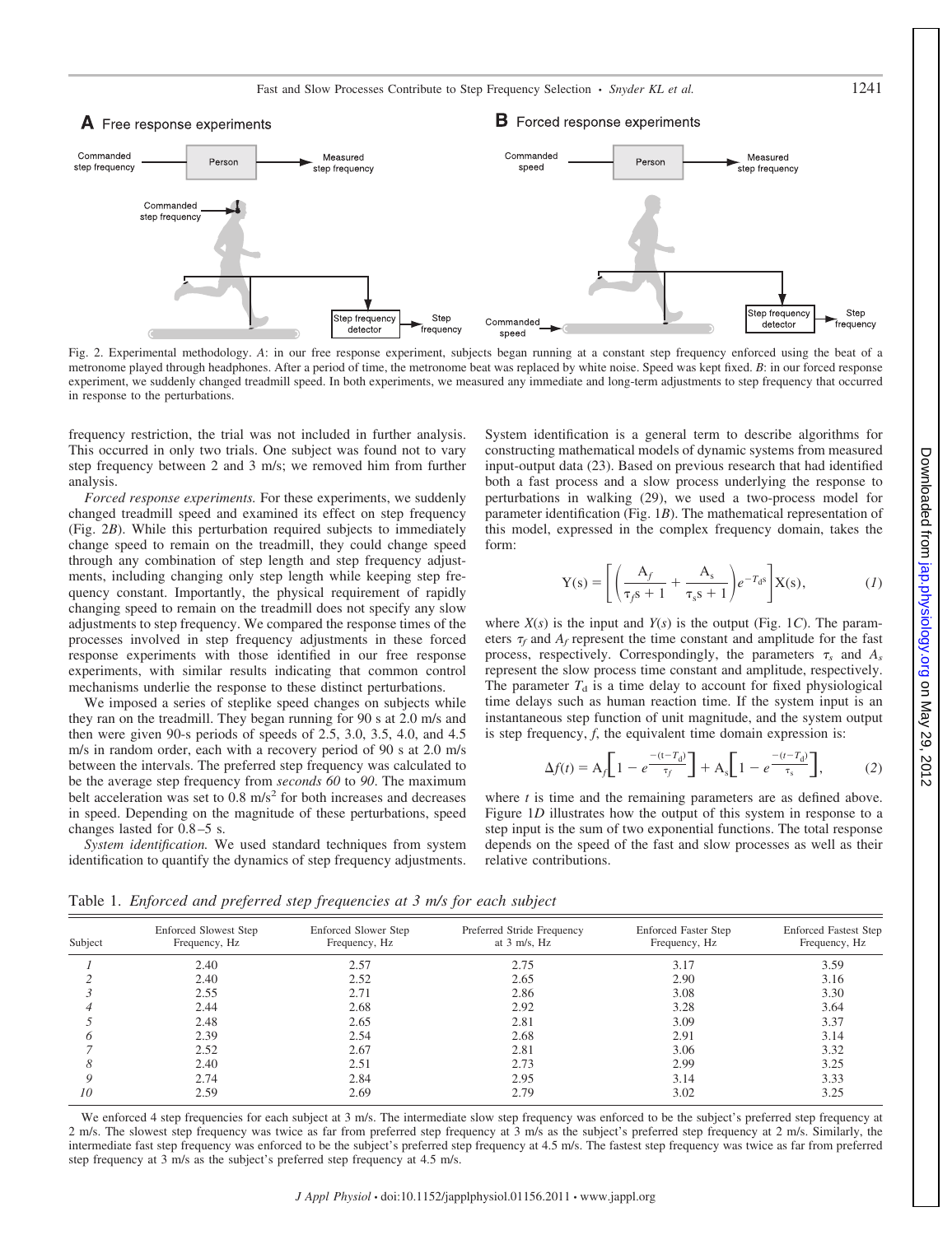We used our measurements from the free response experiments to identify the unknown parameters in this two-process model. To prepare the data for this analysis, we normalized each trial's change in step frequency from 0 to 1 by subtracting the initial step frequency and dividing the result by the difference between the ending and initial step frequencies. For instance, if the initial enforced step frequency was 3.0 Hz, and the ending step frequency was 2.8 Hz, these would convert to  $(3.0 - 3.0) / -0.2 = 0$  and  $(2.8 - 3.0) / -0.2 = 1$ , respectively.

Preliminary analyses showed that some responses demonstrated an initial undershoot with the initial response approaching but not reaching the steady-state frequency (Fig. 1*D*). Other trials demonstrated an initial overshoot, with the initial response overshooting the steadystate frequency (Fig. 1*D*). Here, we define steady-state frequency as the average step frequency over the last 20 s of each trial. Before further analysis, we split the data from the free response experiments into two groups based on their initial response to the perturbation. We used the first group, the undershoot data, to identify the unknown parameters corresponding to the dynamics of the two mechanisms. Because the metronome was switched from a condition of being on to being off, we used a step function as the input for these free response experiments.

To calculate these best-fit parameters, we employed a gradientdescent based algorithm, seeded with an initial estimate of the parameter values. The identified parameters minimized the sum of the squared error between the model prediction and the measured step frequency adjustments for all undershoot trials. The identified parameters were insensitive to the initial estimates of parameter values. To implement this system identification, we used MATLAB's idproc.m and pem.m functions. We quantified the fast and slow processes using response time, defined to be the time required to achieve 95% of the total change for the given process  $(\sim$ 3 times the time constant). We quantified the relative contributions of the two processes using the magnitudes of the amplitude parameters.

To test whether the measured adjustments to step frequency could be described by a simpler model, or if the dynamics were more complex than could be captured by our two process model, we also tested both one-process and three-process models. The degree to which the different models captured the measured responses was quantified by calculating  $R^2$  values and by examining the residuals, defined as the difference over time between the model prediction and the measured data. We calculated  $R^2$  values in two ways. The first calculation used the total error between the model prediction and the measured data for the individual trials by all subjects (individual fit). This is a very strict test: in the two-process model, only five free parameters were used to describe the 43,086 total measurements from the free response undershoot data (10 subjects contributed 86 trials with each trial containing 501 data points). These comparisons led to deceivingly low  $R^2$  values because the steady-state variability in step frequency was large relative to the step frequency changes induced by the perturbations. To reduce the effect of the steady-state variability on our goodness-of-fit metric, we also calculated the error between the model prediction and the average response across trials and subjects (average fit). This is still a strict test: the two-process model used five free parameters to describe 501 data points equating to 496 statistical degrees of freedom.

*System validation.* To test whether the identified processes were used consistently across all free response trials, we determined how well the two-process model predictions fit the measured overshoot data. We fixed the time constants and the time delay identified from the undershoot data and did not allow these parameters to vary while we searched for the best-fit amplitude parameters. We did not fix the two amplitudes because we had no a priori prediction concerning the relative contribution of the two processes. We assessed model fit by calculating the residuals and the  $R^2$  values for both the individual and average data.

We also tested whether the processes identified from the free response trials explained the measured responses to rapid changes in treadmill speed. We first eliminated any forced response trial that had a step frequency change of smaller than 0.03 Hz, a value within the noise of the step frequency measurement. Because subjects' step frequencies do not always change very much at slow speeds, this did occasionally occur, but only in three trials. Both the measured change in treadmill speed and the measured change in step frequency were then normalized to 1 for all trials as described earlier. Next, we binned the remaining data according to whether the initial response undershot or overshot the steady-state value. We then determined how well the two-process model, identified from the free response undershoot trials, predicted the measured step frequency adjustments in response to this distinct perturbation. We fixed the time constants and the time delay parameters that were identified from the free response undershoot data and searched for the best-fit amplitude parameters. The normalized treadmill speed was the input into this system identification. As with the earlier comparisons, we assessed model fit by calculating the residuals and the  $R^2$  values for both the individual and the average data.

We used Chi-square tests to determine whether specific subjects, specific perturbation directions or specific perturbation magnitudes were more likely to exhibit undershooting or overshooting patterns. A *P* value of 0.05 was considered significant.

#### **RESULTS**

*Free response experiments.* When step frequency was enforced and then released, subjects exhibited rapid changes in step frequency followed by longer-term adjustments that gradually brought step frequency to its steady-state value. We used the undershoot data—where the initial adjustments in step frequency initially undershot the steady-state value—to identify the system dynamics and found that the measured dynamics were well described by a two-process model (*Eqs*. *1* and *2*; Fig. 3*A*). The identified response times associated with each process differed by more than 1 order of magnitude, with values of 1.47  $\pm$  0.05 s (mean  $\pm$  SD) for the fast process and  $34.33 \pm 0.50$  s for the slow process. The fast process dominated the total response: the identified fast and slow process amplitudes were  $0.67 \pm 0.03$  and  $0.33 \pm 0.03$ , respectively. The response to the perturbation began after a short delay  $(T_d = 0.37 \pm 0.02 \text{ s})$ . The  $R^2$  value for the average fit was 0.97, indicating that the model explained 97% of the average subject behavior. The  $R^2$  value was lower for the individual fit, 0.36, because steady-state variability in step frequency was large relative to the step frequency changes induced by the perturbations. The residual errors also indicated that the two-process model was a good fit: the errors were small in magnitude, randomly distributed around zero, and showed no particular pattern with time (Fig. 3*B*).

Comparing the two-process model fits with those from alternative models indicated that the simpler model was too simple, and a more complicated model was not needed to explain the measured results. A one-process model was not sufficient to account for the observed adjustments in step frequency, leading to large residual errors that showed a distinct pattern over time (Fig. 3*B*). This was also reflected in the  $R^2$  values for the two-process and one-process model fits, which decreased from 0.36 to 0.25 for the individual fits and 0.97 and 0.80 for the average fits. The more complicated three-process model did not provide any additional information compared with our two-process model: the  $R^2$  values remained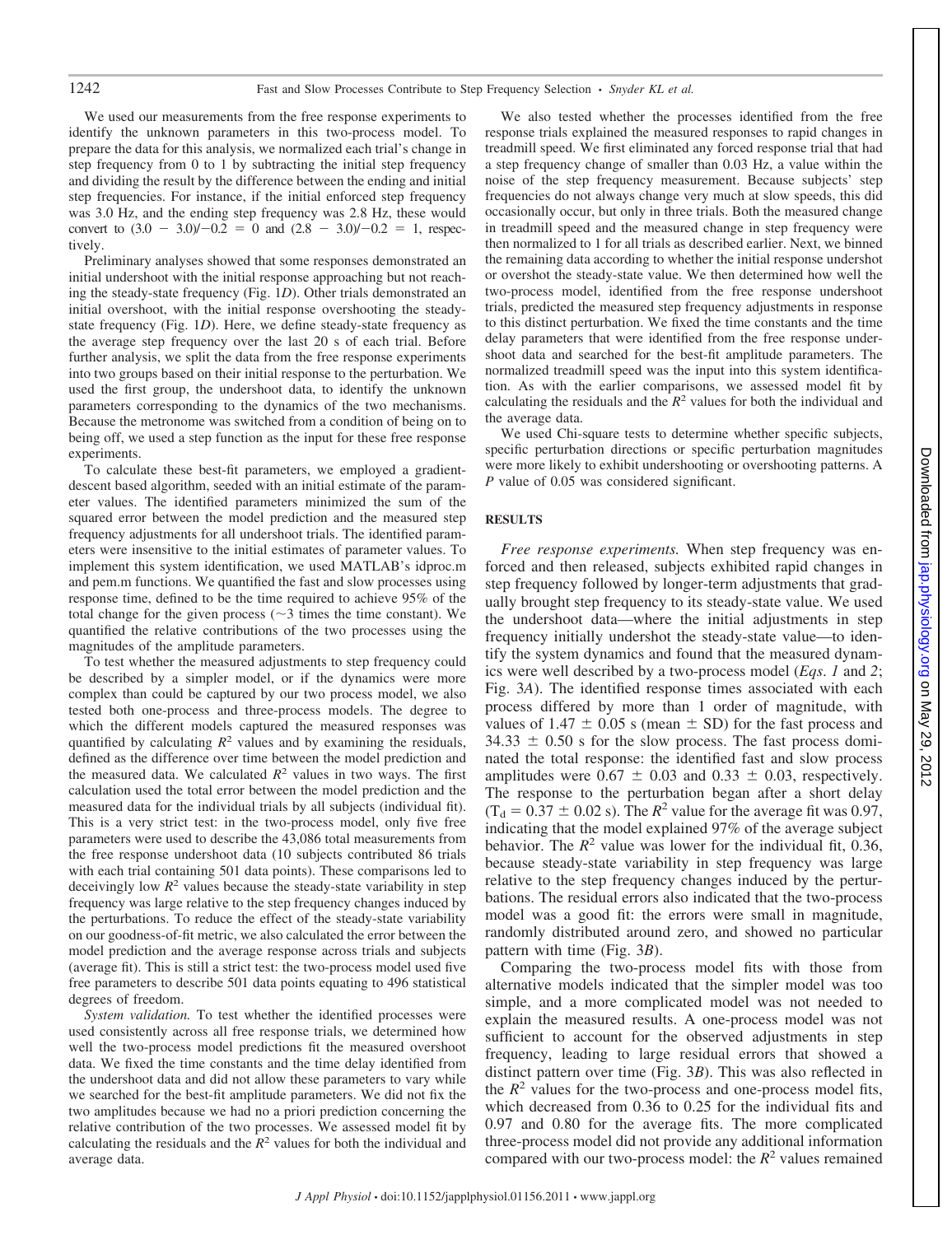

Fig. 3. Free response results. When step frequency was enforced and then released, subjects exhibited rapid changes in frequency followed by longer-term adjustments that gradually brought frequency to its steady-state value. The top and bottom rows present the undershoot and overshoot data, respectively. *A*: 1-process (gray line) and 2-process (thick black line) models were fit to the undershoot experimental data using a step input (dotted line) to represent the change in the metronome signal. *B*: the residual error between the model and the experimental data shows that the 1-process model (gray line) was not sufficient to describe the dynamics. We also fit a 3-process model, but it was so similar to the 2-process model (black line) that it could not be shown without obscuring the residuals resulting from the 2-process fit. *C*: the time constants identified for the undershoot data were fixed and the amplitudes allowed to vary to find a 2-process fit (thick black line) for the overshoot data (black line), again using a step input (dotted line) to represent the metronome. *D*: the residual error shows that this fit also very closely matched the overshoot experimental data. In all graphs, the gray area is used to indicate the period prior to the onset of the perturbation (i.e., when the metronome was on). For clarity, we present the average data over all trials.

constant for the individual and average fits, respectively. Taken together, these comparisons suggest that a two process model is the simplest model required to describe the measured dynamics.

The two-process model also accurately described the step frequency adjustments that initially overshot the steady-state value, indicating that the identified processes were used consistently across all free response trials (Fig. 3, *C* and *D*). This is evident from the small changes in  $R^2$  values, which decreased only slightly to 0.95 from 0.97 for the average fit comparisons and increased to 0.54 from 0.36 for the individual fit comparisons. The goodness of fit was also evident from the low magnitudes, random distribution, and lack of pattern observed in the residual errors (Fig. 3*D*). The quality of this fit was particularly impressive given that the time constants and time delay parameters were fixed at the values identified from the undershoot data, leaving only the two amplitude parameters to vary when fitting the overshoot data. For this overshoot data, the fast and slow process amplitudes were  $1.33 \pm 0.01$  and  $-0.33 \pm 0.01$ , respectively. Thus, in both undershoot and overshoot free response data, the fast process brought the step frequency within 33% of the steady-state value while the slow process fine-tuned the result.

*Forced response experiments.* Subjects exhibited similar behavior in the forced response experiments as in the free response experiments: there was a fast response followed by a longer-term adjustment of step frequency to its final value (Fig. 4). We made model predictions for the forced response experiments by keeping the time constants and time delay parameters fixed at the values identified from the free response undershoot data, leaving only the two amplitude parameters to vary. The time constants and delay identified from the free response data were a good fit to the data measured in this distinct experimental perturbation with average fit  $R^2$  values of 0.67 and  $0.87$  and individual fit  $R^2$  values of 0.19 and 0.38 for the undershoot and overshoot data, respectively. The identified amplitudes were similar between the two experiments, with undershoot amplitudes of  $0.78 \pm 0.01$  and  $0.23 \pm 0.01$  and overshoot amplitudes of 1.40  $\pm$  0.01 and 0.40  $\pm$  0.01 for the fast and slow processes, respectively.

The two-process model identified from the free response experiments did not entirely explain the adjustments in step frequency in response to the perturbation to treadmill speed: there were some additional dynamics that occurred within the first few seconds (Fig. 4, *B* and *D*). This difference was not unexpected; while the metronome provided an impulsive auditory perturbation, the treadmill provided a physical perturbation that was stretched out over a finite period of time. The additional measured dynamics took place during the speed changes, and the residual errors paralleled the acceleration of the treadmill, indicating that they may simply reflect a biomechanical response to the treadmill acceleration (Fig. 4, *B* and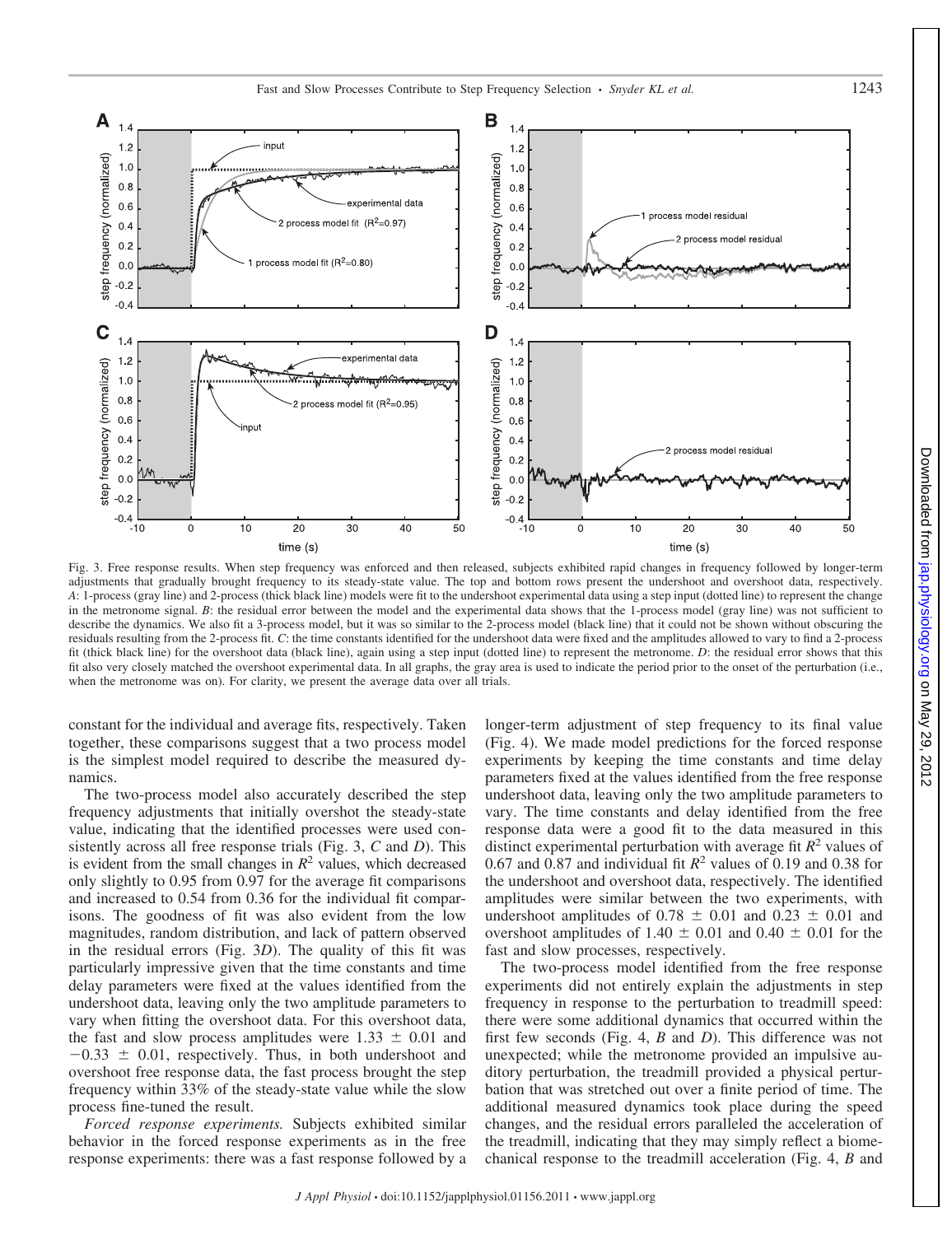



Fig. 4. Forced response results. When speed was rapidly changed, subjects exhibited similar behavior to the free response experiments: there was a fast response followed by a longer-term adjustment of step frequency to its final value. The top and bottom rows present the undershoot and overshoot data, respectively. *A*: the 2-process fit using the time constants identified for the undershoot free response data (thick black line) also matched the forced response undershoot data well with the normalized treadmill speed used as input (dotted line). *B*: the residual errors demonstrated that there were some additional dynamics (black line) involved in the forced response data that strongly paralleled the acceleration of the treadmill (gray line). *C*: the 2-process fit (thick black line) also closely approximated the overshoot forced response data. *D*: the residual errors for the overshoot data also demonstrated additional dynamics (black line) that corresponded to the treadmill acceleration (gray line). In all graphs, the gray area is used to indicate the period prior to the perturbation (i.e., when the treadmill was at its initial speed). For clarity, we present the average data over all trials.

*D*). These additional dynamics did not replace those resulting from the fast and slow processes, but supplemented them.

*Walking and running compared.* The processes that we identified in running match those found previously in walking, suggesting that common mechanisms underlie step frequency selection across gaits. Snaterse et al. (29) perturbed walking subjects by changing treadmill speed and identified a fast process response time value of  $1.4 \pm 1.1$  s, albeit with different mathematical methods, which is very similar to running's fast process response time of  $1.5 \pm 0.1$  s. A similar correspondence is observed for the slow process response times ( $27.6 \pm 16.2$ ) s for walking and  $34.3 \pm 0.3$  s for running). In addition, the relative contributions of the fast and slow processes were similar between walking and running. The fast process adjusted step frequency to within 34% of the final steady-state value during walking, and to within 23– 40% of the final value during running, depending on the type of perturbation.

### **DISCUSSION**

Our results indicate that distinct fast and slow processes contribute to step frequency selection during human locomotion. The fast process dominates the overall response to perturbations, rapidly completing two-thirds of the total step frequency change. The slow process takes about 20 times longer to fine-tune step frequency and complete the return to the energetically optimal gait. This is a robust finding; we identified the same two processes in both walking and running irrespective of whether subjects overshot or undershot the steady-state value and irrespective of whether the experiment physically perturbed the subjects or simply released them from an auditory constraint. We also found that the relative contributions of the fast and slow processes were similar between walking and running, suggesting that not only do common mechanisms underlie step frequency selection, but that the mechanisms are of comparable importance across gaits. This consistency may reflect a similar uncertainty in the frequency prediction of the fast preprogrammed response, with the body trying to maximize the benefit of the speed of this process while minimizing the cost of its inaccuracy. Finding similar dynamic responses to perturbations in both walking and running, despite very different biomechanical mechanisms underlying the two gaits (7), suggests that the two gaits share some of the same underlying control strategies. The most likely control goal is metabolic cost minimization as preferred steady-state step frequency minimizes metabolic cost in both gaits (9, 14, 15, 20).

One difference between the walking and running results was the distinct bifurcation in initial response to running perturbations, with some responses initially undershooting the steadystate step frequency while others initially overshot. While there was variability in the amount of overshoot or undershoot, these were clear categories, not arbitrary groupings of continuously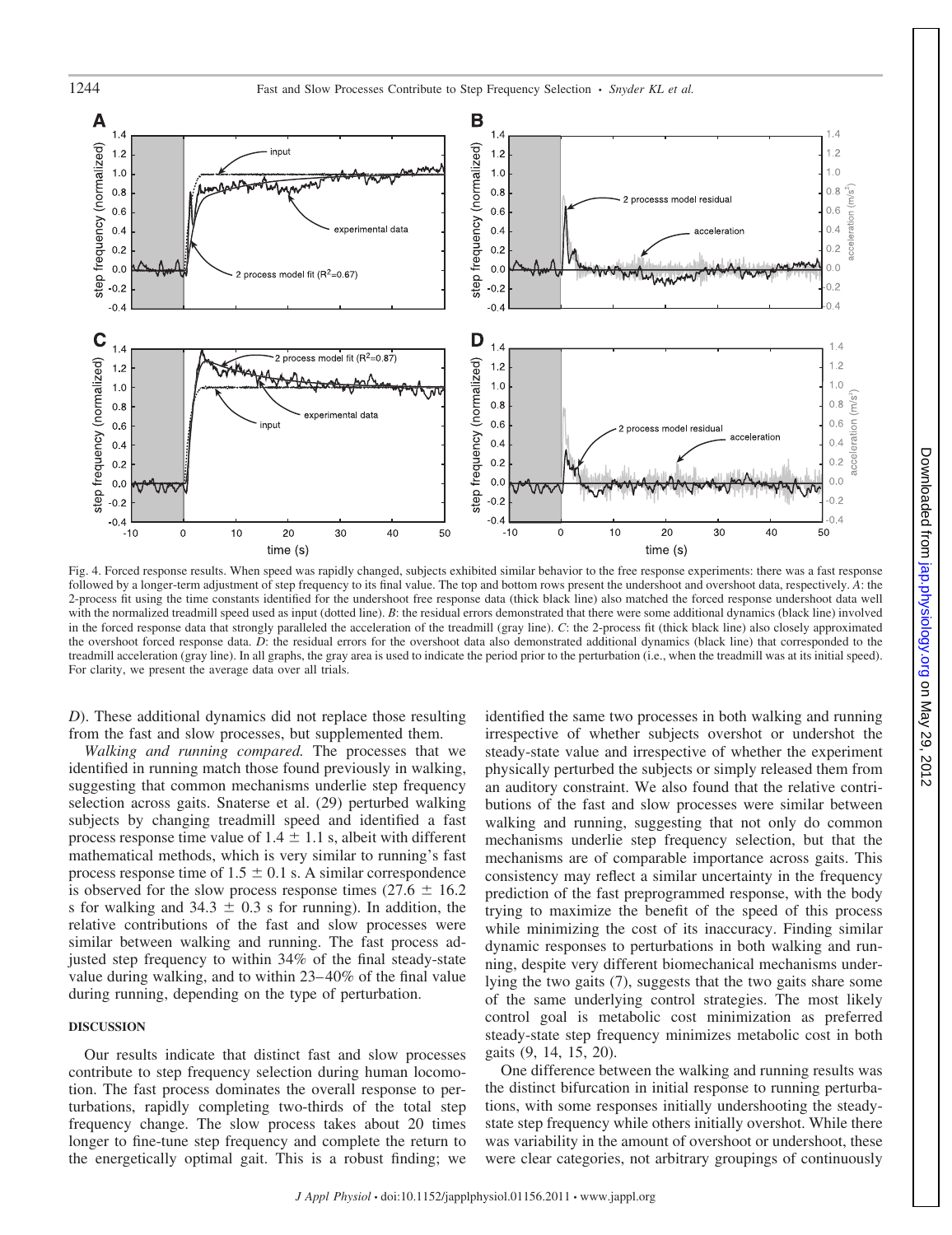varying responses. To further understand this pattern, we determined whether it was dependent on individual subjects or conditions. The only general pattern that emerged was that subjects were more likely to undershoot than to overshoot in both experiments ( $P = 2.0 \times 10^{-8}$ , Chi-square test). In the free response and forced response experiments, 73% and 65% of the trials were undershoots, respectively. There were some additional experiment-specific effects. In the free response experiments, the direction of perturbation had a significant effect on the initial response with subjects more likely to overshoot when released from a frequency higher than preferred ( $P = 8.8 \times 10^{-6}$ ). In the forced response experiments, some subjects were more likely to overshoot than undershoot  $(P = 0.03)$ . However, we did not find a direction-specific effect in the forced response experiments, or a subject-specific effect in the free response experiments, and neither experiment demonstrated a statistically significant effect of perturbation magnitude on the initial response. While it is not clear why some subjects in some conditions initially overshot the steady-state value, the combination of short- and long-term processes still captured the observed dynamics very well.

There were a number of important limitations to our study. First, treadmills impose a speed constraint that does not exist when moving overground. We have performed free response pilot experiments on subjects overground (unpublished), and the preliminary results suggest that our observations are not specific to treadmill locomotion. A second limitation is that we draw conclusions about energy minimization without directly measuring metabolic cost. This reflects a conscious decision to focus on collecting a wide range of perturbations, which eliminated the possibility of having the long-duration trials that are required to accurately determine metabolic cost. Instead, we have relied on previous research by a number of different investigators, using a variety of experimental protocols, which have all demonstrated that the preferred steady-state step frequency minimizes metabolic cost (9, 14, 15, 20). There are other running parameters that could be manipulated to change metabolic cost (e.g., step width), but none so readily as step frequency. For the present experimental protocol, our conclusions regarding step frequency apply equally to step length. This is because the treadmill always specified running speed and speed is the product of step frequency and step length.

Our present experiments do not allow us to definitively conclude which physiological pathways are responsible for the fast and slow processes. Spinal reflexes, central pattern generators, and descending commands from the brain may all play a role in both processes, and we cannot partition their contributions without further experiments. However, our present results do exclude some important possibilities. First, the processes are not simply biomechanical responses to a perturbation. This is most clear from the free response experiments where the perturbations were strictly auditory and all physical adjustments were self-induced. While there were physical perturbations in the forced response experiments, we observed additional fast adjustments to step frequency that occurred during the perturbations (Fig. 4).

Second, the fast process we have identified is not the same phenomenon as the stumbling reaction reflex. Previous studies of the stumbling reaction reflex employed conceptually similar treadmill belt speed perturbations to our forced response experiments (4, 10). However, the belt accelerations used in these

experiments were designed to challenge the balance of their walking subjects and were more than ten times greater than those in our experiment  $(11.2 \text{ vs. } 0.8 \text{ m/s}^2)$ . Furthermore, our free response experiments clearly demonstrate fast adjustments to step frequency even though balance was not challenged with a physical perturbation.

Finally, the fast process is too rapid to involve direct optimization of metabolic energy expenditure. The fast adjustments were essentially complete in under 2 s whereas feedback from physiological sensors that sense signals directly related to metabolic activity is reported to require at least 5 s to initiate physiological responses to a metabolic stimulus (3, 13, 19, 21, 22). We consider this fast process preprogrammed because it contributes to producing the energetically optimal response without current knowledge of the actual energetic cost, relying instead on prior knowledge of the association between gait and metabolic cost. The name "preprogrammed" is not meant to imply that this response involves no feedback whatsoever, as it may be triggered from vision, proprioception, or other sensory systems, and it may involve feedback mechanisms known to underlie the control of locomotion, including spinal reflexes (28). In contrast to the speed of the fast process, the  $\sim$ 30 s response time of the slow process is consistent with the expected timing of direct optimization of metabolic cost. As we described in the introduction, direct optimization is likely slowed by the compounded effects of feedback delays, averaging, and iterative convergence.

There are important energetic advantages to using both optimization and preprogramming in the control of step frequency. An advantage to optimization is accuracy; it can automatically adjust to novel circumstances, such as variable terrain or carrying a load, to converge on the energetically optimal gait. The magnitude of this energetic benefit will vary with the specifics of the situation as it depends on the precision of the preprogramming and how long the steady-state gait is maintained. The addition of a fast preprogrammed process also has a clear energetic advantage over using optimization alone in that it can better track the energetically optimal step frequency in response to continuously varying speeds. This advantage is largest for intermediate speed changes; optimization alone can track the optimal step frequency when speed is changing very slowly and neither process can adjust sufficiently fast when speed is changing very quickly.

To be more quantitative, we used our identified processes to compare how a continuously varying speed affected the metabolic cost of running when using both processes, or just the slow process, to track the optimal step frequency. Considering speeds that sinusoidally oscillated between 2 and 6 m/s, the difference between these two situations in their ability to track the optimal step frequency was maximized with sinusoid periods of 18 s. At this period, running using the slow process alone required an  $\sim$  5% greater metabolic cost compared with using both processes to select step frequency. We estimated this penalty using the known relationship between a change in step frequency away from preferred and the consequent increase in metabolic cost (30). The percentage difference is relatively small because the relationship between speed and the energetically optimal step frequency is relatively flat in running; even for large speed changes, the old optimal step frequency is not far from the new optimal step frequency (8). However, the magnitude of this penalty is not trivial: a 5%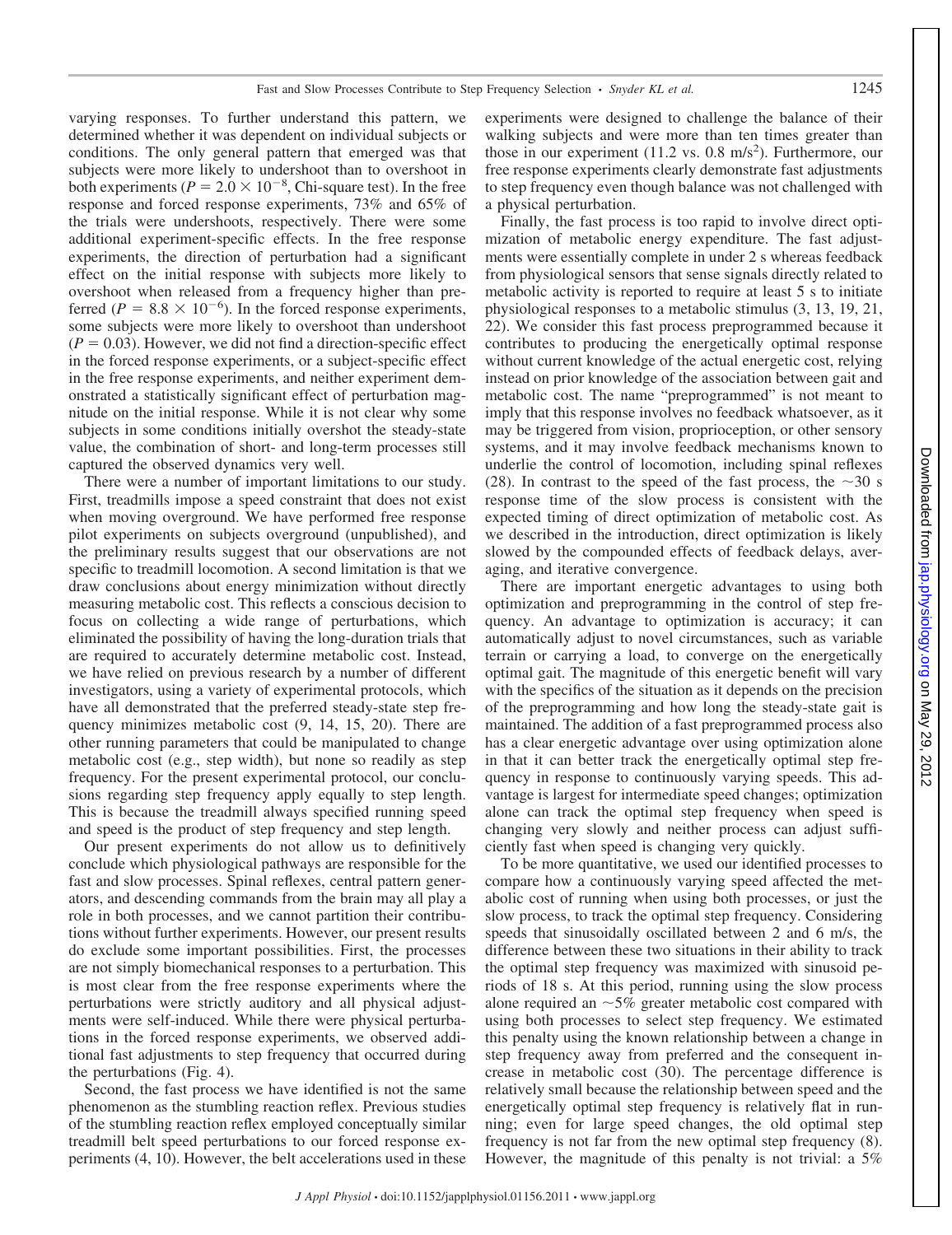increase in metabolic cost when running at 4 m/s equates to about a 40-W penalty for a 70-kg runner. Furthermore, if conditions require variability at relatively fast speeds, any metabolic penalty may push the runner over their lactate threshold, greatly reducing the duration of the run (12). Under the conditions in which running evolved, where humans may have often been involved in an extended chase  $(5, 6)$ , using a fast preprogrammed process to maximize the sustainable running speed may have been an important determinant of survival.

These results relate directly to theories of optimal pacing strategy in running races. Researchers have suggested that athletes choose their initial pace based on previous experience and environmental conditions, analogous to the role of the preprogrammed process, and then adjust their pace during the race based on feedback from physiological sensors, analogous to the direct optimization process (31, 32). Our results suggest that the role of preprogramming likely goes beyond estimating initial race pace because, as described in the previous paragraph, optimization is too slow to keep up with rapid changes to speed characteristic of race surges. Racers who develop very accurate preprogrammed processes would be at an advantage in these situations; they could quickly select the metabolically optimal gait for the changing speeds. It may even be a good strategy for these racers to inflict surges, and their consequent metabolic penalty, on the competitors with less accurate predictive mechanisms.

In summary, we found that two processes underlie the selection of the energetically optimal gait in human locomotion. Our subjects relied heavily on preprogrammed gaits to rapidly select their preferred step frequency, and then gradually fine-tuned that selection, perhaps using direct optimization. The addition of a fast preprogrammed process has a clear energetic advantage over using optimization alone in that it can better track the energetically optimal step frequency in response to continuously varying speeds. We observed these two processes irrespective of whether subjects overshot or undershot the steady-state value and irrespective of whether the experiment physically perturbed the subjects or simply released them from an auditory constraint. Furthermore, the processes seen in running match those found in walking, both in timing and relative importance, suggesting that the mechanisms underlying these two processes are universal strategies for minimizing energy in locomotion.

#### **ACKNOWLEDGMENTS**

We thank Heather Mancell for experimental assistance, and Dr. Rodger Kram and the members of the Simon Fraser University and University of Colorado Locomotion Labs for helpful comments.

#### **GRANTS**

This work was supported by Canadian Institutes of Health Research, Michael Smith Foundation for Health Research, and Natural Sciences and Engineering Research Council of Canada grants to J. M. Donelan. K. L. Snyder was additionally supported by National Science Foundation Grant DMS-0602284. J. M. Donelan supplied the resources of the Locomotion Laboratory at Simon Fraser University and oversaw the project.

#### **DISCLOSURES**

No conflicts of interest, financial or otherwise, are declared by the author(s).

#### **AUTHOR CONTRIBUTIONS**

Author contributions: K.L.S., M.S., and J.M.D. conception and design of research; K.L.S. performed experiments; K.L.S. and J.M.D. analyzed data; K.L.S., M.S., and J.M.D. interpreted results of experiments; K.L.S. prepared figures; K.L.S. drafted manuscript; K.L.S., M.S., and J.M.D. edited and revised manuscript; K.L.S., M.S., and J.M.D. approved final version of manuscript.

#### **REFERENCES**

- 1. **Alexander RM.** Optimization and gaits in the locomotion of vertebrates. *Physiol Rev* 69: 1199 –1227, 1989.
- 2. **Arellano CJ, Kram R.** The effects of step width and arm swing on energetic cost and lateral balance during running. *J Biomech* 44: 1291– 1295.
- 3. **Bellville JW, Whipp BJ, Kaufman RD, Swanson GD, Aqleh KA, Wiberg DM.** Central and peripheral chemoreflex loop gain in normal and carotid body-resected subjects. *J Appl Physiol* 46: 843–853, 1979.
- 4. **Berger W, Dietz V, Quintern J.** Corrective reactions to stumbling in man: neuronal co-ordination of bilateral leg muscle activity during gait. *J Physiol* 357: 109 –125, 1984.
- 5. **Bramble DM, Lieberman DE.** Endurance running and the evolution of Homo. *Nature* 432: 345–352, 2004.
- 6. **Carrier D.** The energetic paradox of human running and hominid evolution. *Curr Anthropol* 25: 483–495, 1984.
- 7. **Cavagna GA, Heglund NC, Taylor CR.** Mechanical work in terrestrial locomotion: two basic mechanisms for minimizing energy expenditure. *Am J Physiol Regul Integr Comp Physiol* 233: R243–R261, 1977.
- 8. **Cavagna GA, Willems PA, Franzetti P, Detrembleur C.** The two power limits conditioning step frequency in human running. *J Physiol* 437: 95–108, 1991.
- 9. **Cavanagh PR, Williams KR.** The effect of stride length variation on oxygen-uptake during distance running. *Med Sci Sports Exerc* 14: 30 –35, 1982.
- 10. **Dietz V, Quintern J, Sillem M.** Stumbling reactions in man: significance of proprioceptive and pre-programmed mechanisms. *J Physiol* 386: 149 – 163, 1987.
- 11. **Donelan JM, Kram R, Kuo AD.** Mechanical and metabolic determinants of the preferred step width in human walking. *Proc Biol Sci* 268: 1985–1992, 2001.
- 12. **Farrell PA, Wilmore JH, Coyle EF, Billing JE, Costill DL.** Plasma lactate accumulation and distance running performance. 1979. *Med Sci Sports Exerc* 25: 1091–1097; discussion 1089 –1090, 1993.
- 13. **Fatemian M, Nieuwenhuijs DJF, Teppema LJ, Meinesz S, van der Mey AGL, Dahan A, Robbins PA.** The respiratory response to carbon dioxide in humans with unilateral and bilateral resections of the carotid bodies. *J Physiol* 549: 965–973, 2003.
- 14. **Gutmann AK, Jacobi B, Butcher MT, Bertram JEA.** Constrained optimization in human running. *J Exp Biol* 209: 622–632, 2006.
- 15. **Hogberg P.** How do stride length and stride frequency influence the energy-output during running? *Arbeitsphysiologie* 14: 437–441, 1952.
- 16. **Holt KG, Hamill J, Andres RO.** Predicting the minimal energy costs of human walking. *Med Sci Sports Exerc* 23: 491–498, 1991.
- 17. **Holt KG, Jeng SF, Ratcliffe R, Hamill J.** Energetic cost and stability during human walking at the preferred stride frequency. *J Motor Behav* 27: 164 –178, 1995.
- 18. **Hoyt DF, Taylor CR.** Gait and the energetics of locomotion in horses. *Nature* 292: 239 –240, 1981.
- 19. **Kandel E, Swartz J, Jessel T.** *Principles of Neuroscience*. New York: McGraw-Hill, 2000.
- 20. **Kaneko M, Matsumoto M, Ito A, Fuchimoto T.** (Editors). *Optimum Step Frequency in Constant Speed Running*. Champaign, IL: Human Kinetics, 1987, p. 803–807.
- 21. **Kaufman MP, Hayes SG.** The exercise pressor reflex. *Clin Auton Res* 12: 429 –439, 2002.
- 22. **Kaufman MP, Longhurst JC, Rybicki KJ, Wallach JH, Mitchell JH.** Effects of static muscular contraction on impulse activity of groups III and IV afferents in cats. *J Appl Physiol* 55: 105–112, 1983.
- 23. **Ljung L.** *System Identification: Theory for the User*. Englewood Cliffs, NJ: Prentice-Hall, 1987, p. xxi, p. 519.
- 24. **Mcgeer T.** Passive bipedal running. *Proc R Soc Lond Ser B Biol Sci* 240: 107–134, 1990.
- 25. **Mcgeer T.** Passive dynamic walking. *Int J Robotics Res* 9: 62–82, 1990.
- 26. **Mercier J, Legallais D, Durand M, Goudal C, Micallef JP, Prefaut C.** Energy-expenditure and cardiorespiratory responses at the